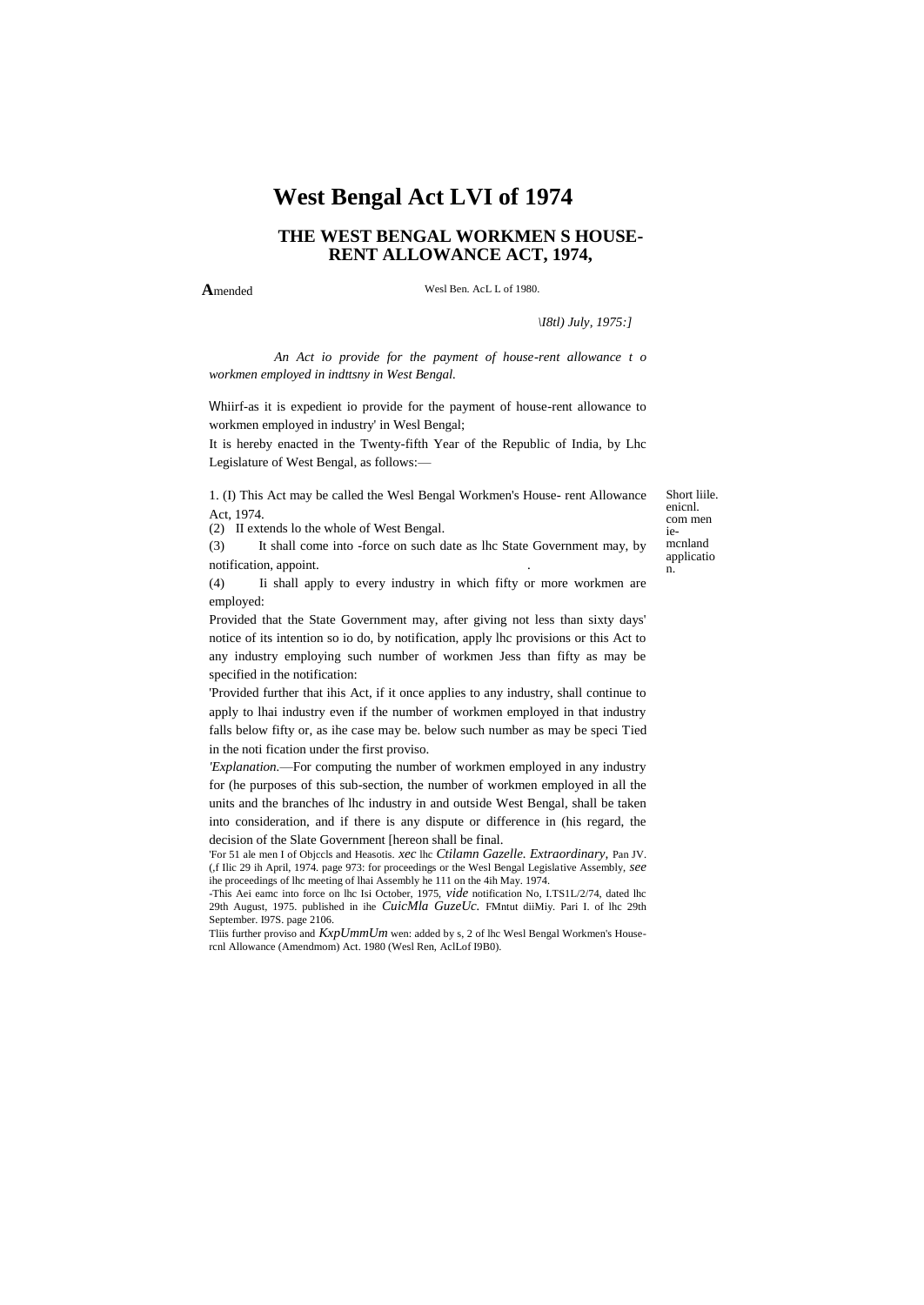*The West Bengal Workmen's House-rent Allowance Acr, 1974.*

[West Ben. Act

1899.

#### *(Sections 2, J.)*

2. In ihi.s Acl, unless the comexi otherwise requires,—

- (b) "controlling authority" means the auihorily appointed by llie Slate Government under section 3;
- (c) "employer" means in relation to any industry—
	- (i) belonging to, or under the control of, Ihe Slate Government, a person or authority appointed by the Slate Government, for the supervision and control of workmen, or where no person or authority has been so appointed, the head of the department concerned, or
	- (ii) belonging to. or under ihc control of, any local authority, the person appointed by such authority Tor the supervision and control of workmen, or where no person has been so appointed, Ihe chief cxecu live officcr of (he local authority, or
	- (iii) in any other ease, the person who. or the authority which, has the ullimatc control over ihc affairs of the industry and where the said affairs are entrusted to any other person, whether called a manager, managing director or by any other name, such person;
- (d) "industry" has the fame meaning as assigned to it in clause (j)ofscctron 2 of ihe Industrial Disputes Act, 1947, but does i4ofi947, noi include a plantation as defined in clause (f) of section 2 of the Plantations Labour Acl, 1951; 69 ofi95l.
- (e) "month" has the same meaning as assigned !o it in clause (27) of ihc Bengal General Clauses Act, 1899\*. Ben. Act I of
- (f) "notification" means a rotificaiion published in the *Official Gazette,*
- (g) "prescribed" means prescribed by rules made under this Acl;
- (h) "wages" has the same meaning as assigned lo it in clause  $(T)$ of section 2 of Ihe Industrial Disputes Acl, 1947;
- (t) "workman" has the same menning as assigned to it in clause (s) ofscction 2 of ihe Industrial Disputes Acl, 1947.

3, The Slate Government may, hy notification, appoint any officcr not below the rank of Labour Officer, to be ihc controlling auihorily who shall lie responsible for the administration of this Act and different controlling authorities may be appointed for differed areas.

'Clause (a) was cmined by s, 3 of ihe Wcsi Bengal Workmen's Housc-ccnl Allowance (Amcndmcnl) Al-i. l9B0fW™ Ki\*n ' "fi™»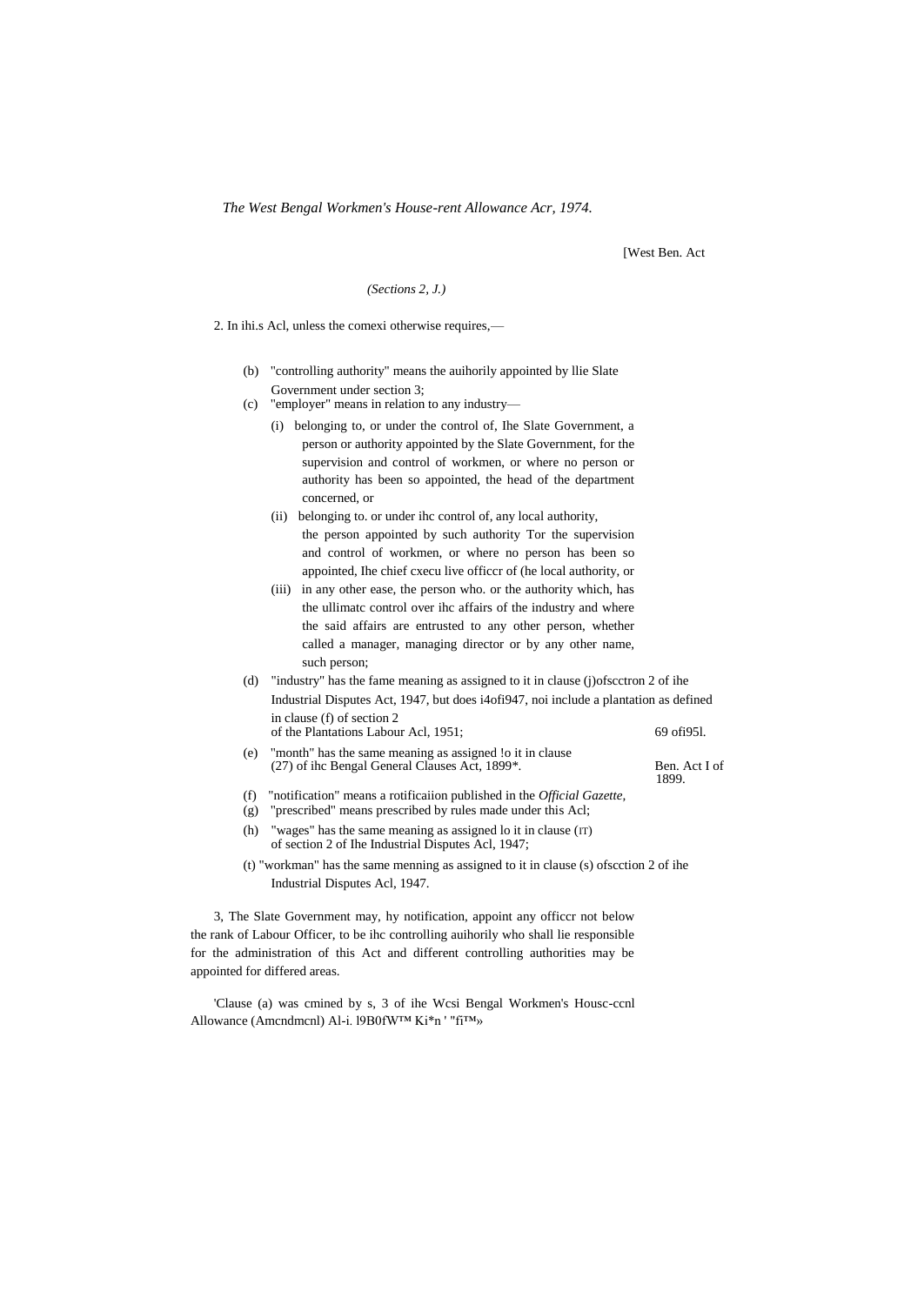#### *The West Bengal Workmen's House-rent Allowance Acr, 1974.*

LVI of 1974.]

## *(Seelions 4, 5.)*

*4.* '(I) Every employer shall be bound lo pay lo every workman Payment of house-reni allowance which shall be five *per cent,* of [lie wages payable allowance lo ihe workman for his service in (he industry during a month, or rupees fifteen, whichever is higher:

Provided thai in Ihc case of a workman employed purely on temporary basis or casual basis or as a *biulti,* who renders service for less than six days in a monih house-rent allowance shall be paid pro-rata.

(2) The house-reni allowance payable lo a workman under subsection (I) shall be paid in such manner and within such time as may be prescribed.

(3) Notwithstanding anything contained in sub-section (i) a workman who is entitled to draw under the terms of his scrvice house-rent allowance at a higher rate than that provided in sub-section (1) shall continue to draw the same at such higher rate.

(4) Where the workman in an industry is given house accommodation by the employer and a deduction is made therefor from his wages then,-

- (a) if the amount deducted for such house accommodation is higher than Uie house-rent allowance admissible under subsection (1), the deduction shall be reduced by the amount mentioned in that subsection and no house-rent allowance shall be payable to the workman; and
- (b) if the amount deducted is less than the house-rent allowance admissible under sub-section (1). the said allowance shall be reduced by the amount deducted and the balance paid to the workman.

5. (1) IF the house-rent allowance payable under this Act is not paid Recovery of by the employer within the prescribed time, the workman or any other allmviiw"<sup>1</sup> person authorised by him in writing in this behalf, or in the ease of death of the workman, his legal representative;; may, without prejudice to any other mode of recovery, make in such form and in such manner as may be prescribed, an application lo the controlling authority having jurisdiction over the area in which the industry is situated, for the recovery of Ihe house-rent allowance due lo him:

Provided that such application shall be made within one year from the date on which the house-rent allowance bccame due:

Provided farther that such application may be entertained after the expiry of the said period of one year iT ihc controlling auihorily is satisfied that the workman had sufficient cause for nol making the application in time.

'Sub-sccMon (I) n'li iubslimicd for Lho original sub-scclion by s. 4 of ihc West Bengal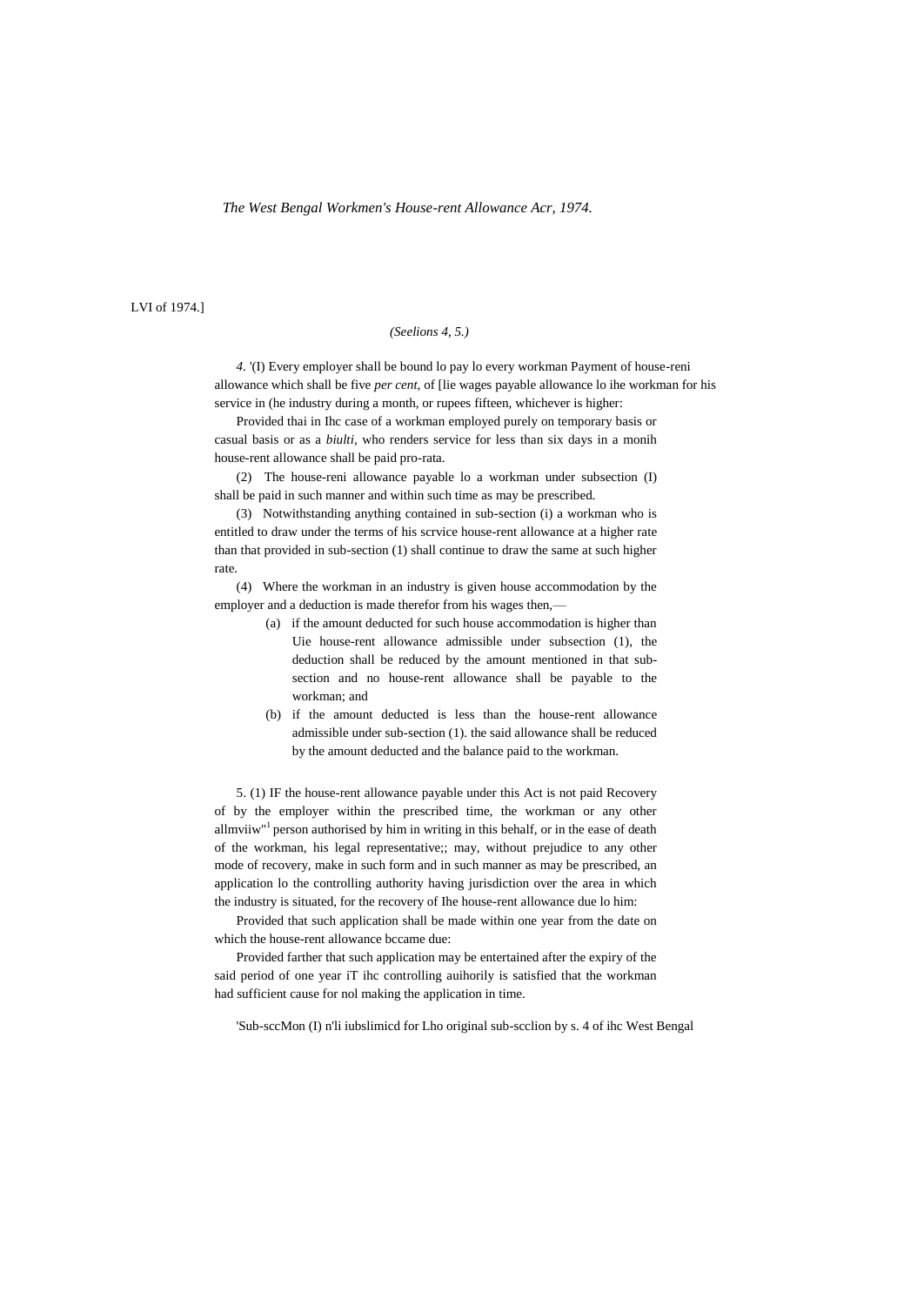#### 206 *The Wesl Bengal Workmen* !i *House-rent Allowance Act. 1974.*

*{Sec/ions 6,7.)*

[West Ben. Act

(2) The controlling authority to whom an application under sub-section ,..

(J) is made may, after giving iht; applicant and the employer concerned

an opportunity of being heard and after making such further inquiry, as may be considered neccssary. determine, in such manner as may be prescribed, the amount of house-rent allowance due to lhc applicant and may, by an order, direct, without prejudice to any olher action which may under Ibis Act or any other law lie ag'tiist the employer, the payment to the applicant, of the amount of liousc-reni allowance so del emit net).

(3) Any amount directed 10 be paid by an order under sub-scction (2) may he recovered by any Magistrate io whom ihe controlling authority making the order makes application in this behalf as if it were a fine imposed by such Magistrate.

(4) An appeal shall lie in the prescribed manner and within the prescribed lime from an order of the controlling authority dismissing any application or giving any direction under sub-scction (2), to the Stale Government or to such authority not below the rani; of Assistant Labour Commissioner, as the Statu Government may, by notification. ;ippoini in ihis behalf.

Reference or 6. Where any dispute arises between an employer and any workman unXrihc with respect io ihe house-rent allowance payable under this Act or wilh <sup>Atl</sup>respect io the application or this Act to an industry, such dispuie shall be

> deemed to be an industrial dispute within th£ meaning of the Industrial 14 or i'J-17. Disputes Act, 1947.

Inspectors. 7. (1) The State Government may, by notification, appoint such person as it thinks fit to be Inspectors for lhc purposes of ihis Act and may define the limits within which they shall exercise jurisdiction.

> (2) An Inspector appointed under sub-section(l) may, for the purpose of ascertaining whether any of ihe provisions of this Act has been complied with,—

- (a) require an employer to furnish such information as he may consider necessary;
- (b) at any reasonable time and with such assistance, if any, as he thinks fit, enter ihe place of any industry or any premises connected thercwiih and require any one found in charge thereof to produce before him for examination any accounts, books, registers and olhcr documents relating to the employment of workmen or the payment of wages in the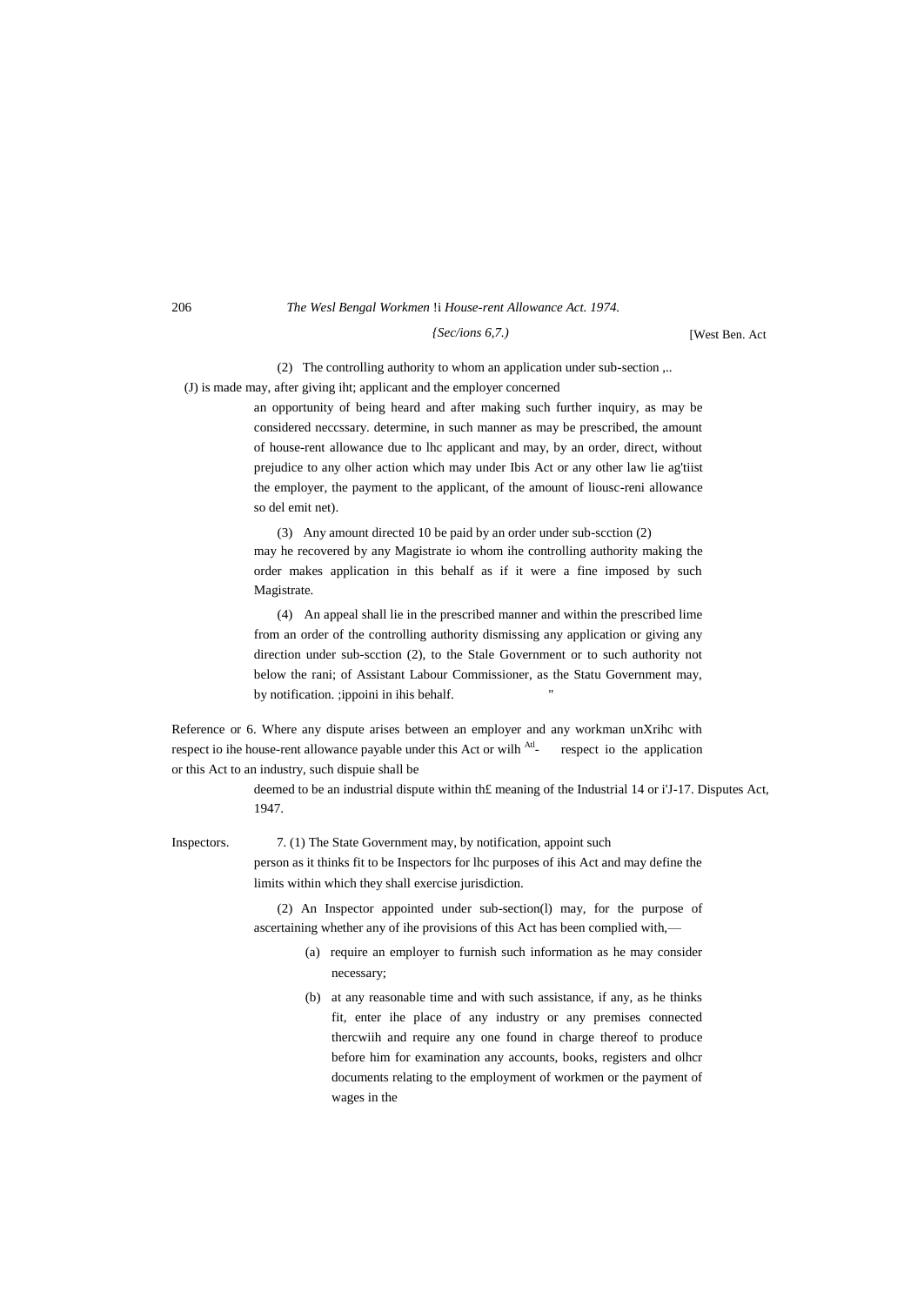*The West Bengal Workmen's House-rent Allowance Acr, 1974.*

### **LVI of 1974.]**

### *(Sections S-!l.)*

- (c) examine, wkli respect to any matter relevant to any of [he purposes aforesaid, [he employer, his agem or servant or any other person fount) in charge of the industry di any premises connecicd therewith or any person whom [he Inspector has reasonable cause [o believe [o be or lo have been a workman in the industry;
- (d) make copies of, or lake extracis from, any book, register or o[her documeni mainiaincd in relation to the industry;
- (e) exercise such other powers as may be prescribed.

(3) Any person required to producc any accounts. bonk, register or other documcni or to give information by an Inspector under sub-section (1) shall be legally bound to do so.

8. The Stale Government may. if it thinks Hi so lo do in [he public interest, by notification, exempt any class or indus[ry from the provisions of this Act for such period and subjcct lo such conditions, if any, as may be specified in the notification.

9. Every employer shall prepare and maintain such registers, records, and other documents in such form and in such manner as may be prescribed.

10. {1) Whoever, for the purposes of avoiding any payment to be made by himself under this Act or of enabling any other person to avoid such payment, knowingly makes or causes to be made any false statement or false representation shrill be punishable willi imprisonment Tor a term which may extend lo six months, or with fine which may cxiend to one thousand rupees, or with both.

(2) Any person who contravenes, or makes default in complying "with, any of the provisions of ihis Acl shall be punishable with imprisonment for a term which may extend lo one year, or wilh fine which may extend lo one thousand rupees, or wilh both.

11. (I) No court shall take cognizance of any offence punishable under this Act, save on a complaint made by or under Ihc auihorily of [he Slate Government.

(2) No court inferior to that or a Metropolitan Magistrate or a Judicial Magistrate of the first class shall try any offence punishable under this 4rr

Pcuwr to eicmpl

Maintenan ce oT registers, records, clc.

Pcnafiie.v

Cagm/ancc ofoffcntxs.